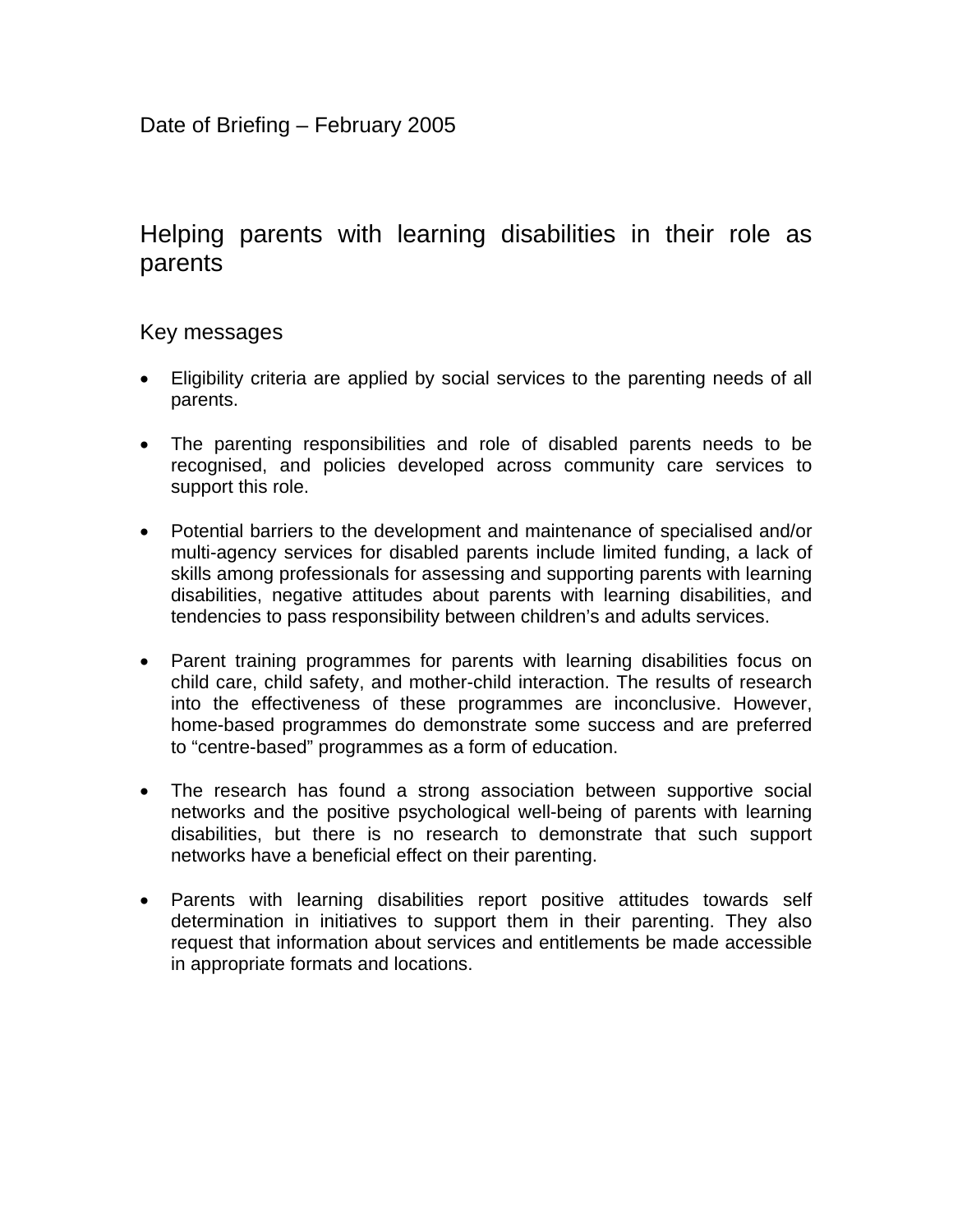### Introduction

This section introduces and defines the scope of the briefing and the topic.

A SCIE briefing provides up-to-date information on a particular topic. It is a concise document summarising the knowledge base in a particular area and is intended as a 'launch pad' or signpost to more in-depth investigation or enquiry. It is not a definitive statement of all evidence on a particular issue. The briefing is divided into the different types of knowledge relevant to health and social care research and practice, as defined by the Social Care Institute for Excellence (SCIE) **(**1**)** . It is intended to help health and social care practitioners and policymakers in their decision-making and practice.

The topic of this briefing is parents with intellectual or learning disabilities and the support they may need to help them as parents. The extent to which a parent's intellectual impairment will have a negative effect on their parenting has been hotly contested. However, it is not the aim of this briefing to weigh up the arguments in any detail. It is also acknowledged that services in local authorities tend to be organised according to either medical or social categories, rather than the more holistic reality of family life, and that parents with learning disabilities encounter many of the same social and organisational barriers as parents with other forms of disability or impairment. However, this briefing aims to bring together medical and social elements in a single document, and to address some of the specialist requirements of parents with learning disabilities.

This briefing is concerned only with summarising the policy, guidance and research literature on how parents with learning disabilities may be supported in their efforts to provide the best possible type of parenting for their children. This briefing is therefore "parent-centred", but may be read in conjunction with the briefing on young carers, which is "child-centred" **(**2**)** , as well as the briefing on parenting by parents with physical or sensory impairments **(**3**)** . In combination, these briefings hopefully offer a balanced examination of the topic.

### Why this issue is important

This section summarises research findings relating to parents with learning disabilities, as well as the key characteristics of this group.

Parents with learning disabilities often need to overcome preconceived ideas among other people about their ability to parent. For example, there may be a willingness to attribute potential difficulties they may have parenting to their impairment rather than to disabling barriers or to other factors that affect the parenting of all parents. This has been described as the "presumption of incompetence": the "absence of explicit standards and the uncertain nature of the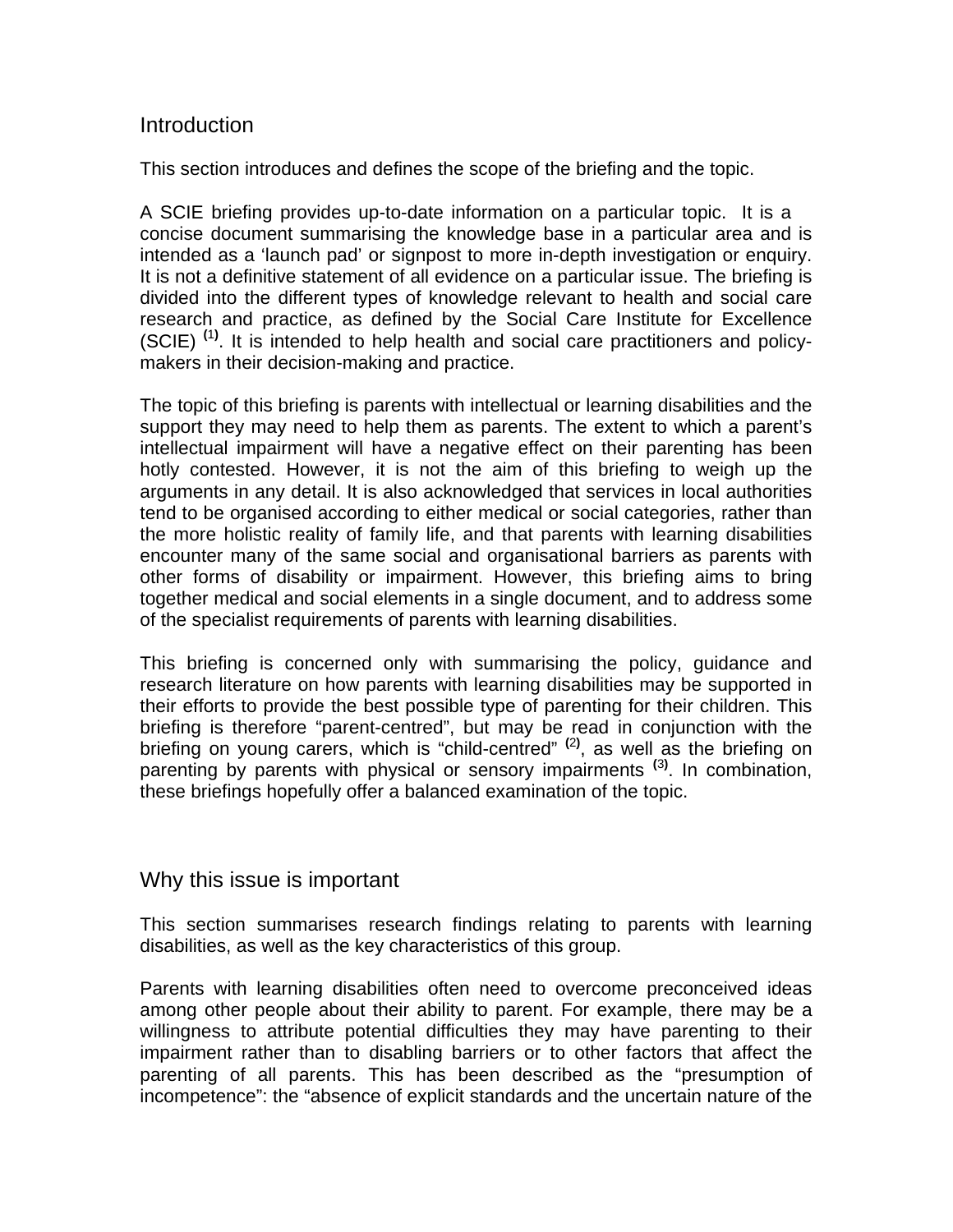links between parental competence and child outcomes render parents with learning difficulties vulnerable to discrimination" **(**4**)** . However, it is also recognised that this group are more likely to require financial, practical and social support if they are to perform their parenting role as effectively as they want **(**5-8**)** . Although it is known that there are 2.1 million disabled parents in the United Kingdom **(**9**)** , actual numbers of parents with learning disabilities are unknown, which means there is a lack of concrete information with which to inform the development and planning of relevant services. An Inspection of the provisions of social services for disabled parents found that the focus appeared to be "either on the children in the family or on the impact of the adults' disability on their personal needs . . . and seldom focused on the whole family and how to support and help the parents in the discharge of their parental duties in their social setting" **(**10**)** .

Several factors have been demonstrated to have an adverse effect on parenting: these include low socio-economic status; unemployment; and social isolation or exclusion **(**11-14**)** . All of these factors make parenting difficult, and parents with intellectual or learning disabilities are at greater risk of experiencing one or more of these disadvantages than other groups. Many parents with learning disabilities are unemployed, on low incomes and rely very heavily on benefits and statutory services **(**15-17**)** ; many are single mothers **(**18**)** ; and few have the same opportunities for "informal social learning" from friends and extended family as non-disabled parents**(**15**)** . The failure to receive sufficient and appropriate support from services can adversely affect both the parent and their children **(**19**)** . Parents with learning disabilities therefore often experience social exclusion **(**6,16,17,20**)** .

# What do the different sources of knowledge show?

### Organisational Knowledge

This section lists and briefly summarises documents that describe the standards that govern the conduct of statutory services, organisations and individuals in relation to the provision of support to parents with intellectual or learning disabilities.

Prime Minister's Strategy Unit (2005). Improving the Life Chances of Disabled People

http://www.strategy.gov.uk/work\_areas/disability/index.asp

This report sets out a programme to support "disabled people to help themselves" by participation and inclusion.

Department of Health (2003). Fair Access to Care Services. Practice Guidance http://www.dh.gov.uk/assetRoot/04/01/97/34/04019734.pdf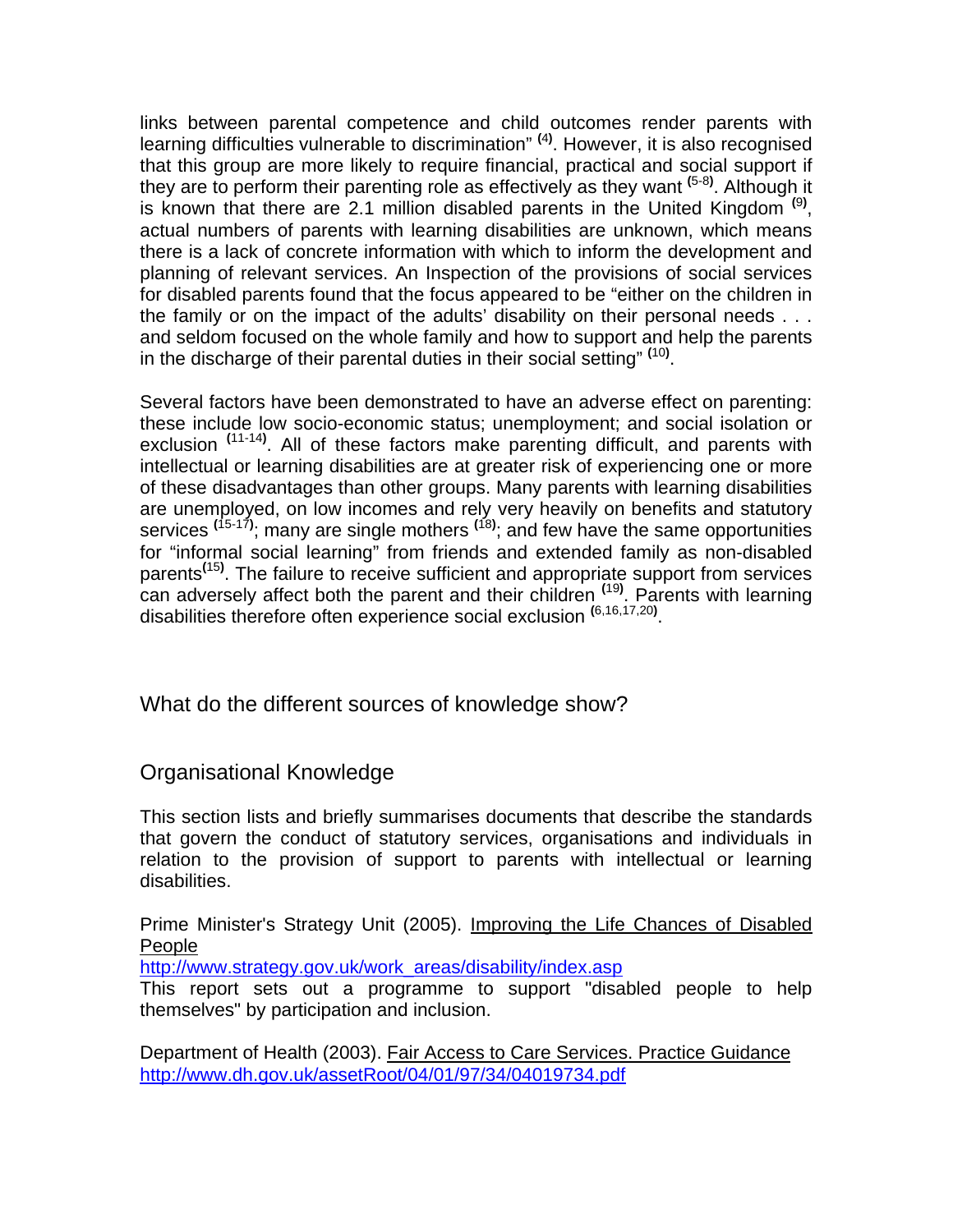This guidance provides councils with a framework for setting their eligibility criteria for adult social care. It emphasises that reviews of individual service users' circumstances should be carried out by appropriate council professionals on a regular and routine basis. This guidance document recommends that local authorities acknowledge and support the possible needs of disabled parents in their "parenting roles and responsibilities". This includes "if adult parents have care needs that affect their parenting abilities and possibly impact on the wellbeing of their children, then councils should consider their duties under the Children Act 1989 and the . . . Framework for the Assessment of Children in Need and their Families", and, "Even though children may be well-cared for in a domestic situation, an adult parent's well-being could be undermined, and problems exacerbated, if s/he is not able to fulfil the parenting role s/he aspires to".

### Every Child Matters (2003)

http://www.rcu.gov.uk/articles/news/everychildmatters.pdf

The Every Child Matters: Change for Children programme is a new approach to the welfare of all children and young people. It is focused around the five Every Child Matters outcomes, which aim for all children and young people to be healthy, stay safe, enjoy and achieve, make a positive contribution and achieve economic well-being. However, it is also intended to deliver better information and support to parents and carers who need help, from maternity right through the teenage years.

Department of Health (2001). Valuing People. A New Strategy for Learning Disability for the 21st Century. London, HMSO.

http://www.archive.official-documents.co.uk/document/cm50/5086/5086.htm

This document states that the Department of Health is to work with Sure Start and the National Family and Parenting Institute "to ensure that the needs of parents with learning disabilities are recognised".

#### Health and Social Care Act 2001

http://www.legislation.hmso.gov.uk/acts/acts2001/20010015.htm

This Act enables parents to access direct payments via the Children's Act 1989 to prevent their child becoming or being categorised as "in need".

Department of Health (2001). National Service Framework for Children, Young People and Maternity Services

http://www.dh.gov.uk/PolicyAndGuidance/HealthAndSocialCareTopics/ChildrenS ervices/ChildrenServicesInformation/fs/en

The Children's National Service Framework (NSF), published on 15 September 2004, sets standards for children's health and social services, and the interface of those services with education.

Department of Health (2000). Framework for the Assessment of Children in Need and their Families. Guidance.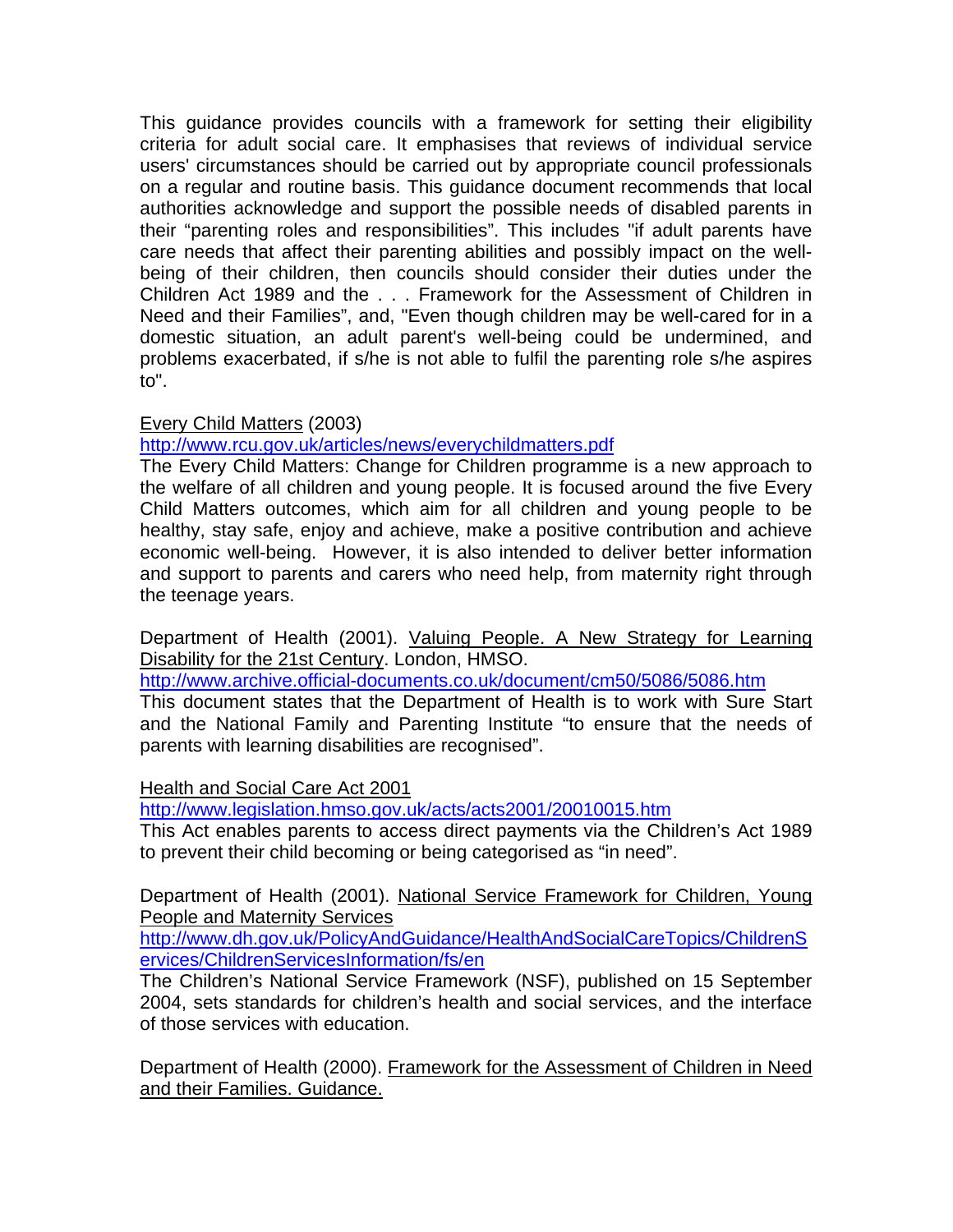http://www.dh.gov.uk/PublicationsAndStatistics/Publications/PublicationsPolicyAn dGuidance/PublicationsPolicyAndGuidanceArticle/fs/en?CONTENT\_ID=4003256 &chk=Fss1ka

This document describes a framework for assessing children's and families needs to identify "whether the child being assessed is in need . . . and which services would best meet the needs of this child and their family". The needs of disabled family members must also be considered.

Human Rights Act 1998

http://www.hmso.gov.uk/acts/acts1998/19980042.htm

This Act requires that there should be no discrimination in access to services on grounds on disability, the right to marry or have a family, and that cultural and linguistic differences should be taken into account in the provision and delivery of services.

#### Community Care (Direct Payments) Act 1996

http://www.hmso.gov.uk/acts/acts1996/1996030.htm

This Act enables local authorities to provide payments in lieu of services directly to those who have been assessed as being in need. This may include services to support parenting.

#### Disability Discrimination Act 1995

#### http://www.disability.gov.uk/dda/

Part 3 of this Act covers the provision of goods, facilities and services. This Act sets down that it is unlawful for a service provider to discriminate against a disabled person. Local authorities, as well as the voluntary and independent sector, must ensure that any services offered to parents are equally available to parents with disabilities or impairments. The Disability Discrimination Act 2005 (http://www.legislation.hmso.gov.uk/acts/acts2005/20050013.htm) also demands that these services and organisations "promote equality of opportunity" for disabled parents.

#### National Health Service (NHS) and Community Care Act 1990

http://www.legislation.hmso.gov.uk/acts/acts1990/Ukpga\_19900019\_en\_1.htm

This Act aims to enable people with physical or other needs to live in their own homes. The emphasis is on independence. This includes disabled parents. Local authorities are required by this Act to carry out assessments of anyone who appears in need of community care services. If the person being assessed is disabled then according to related legislation cited in the Act, the practical needs of that person, in terms of their "greater safety, comfort or convenience" must be assessed.

#### Children Act 1989

http://www.legislation.hmso.gov.uk/acts/acts1989/Ukpga\_19890041\_en\_1.htm This Act does not assume that children are "in need" simply because a parent has learning disabilities. It does assume, however, that children are best cared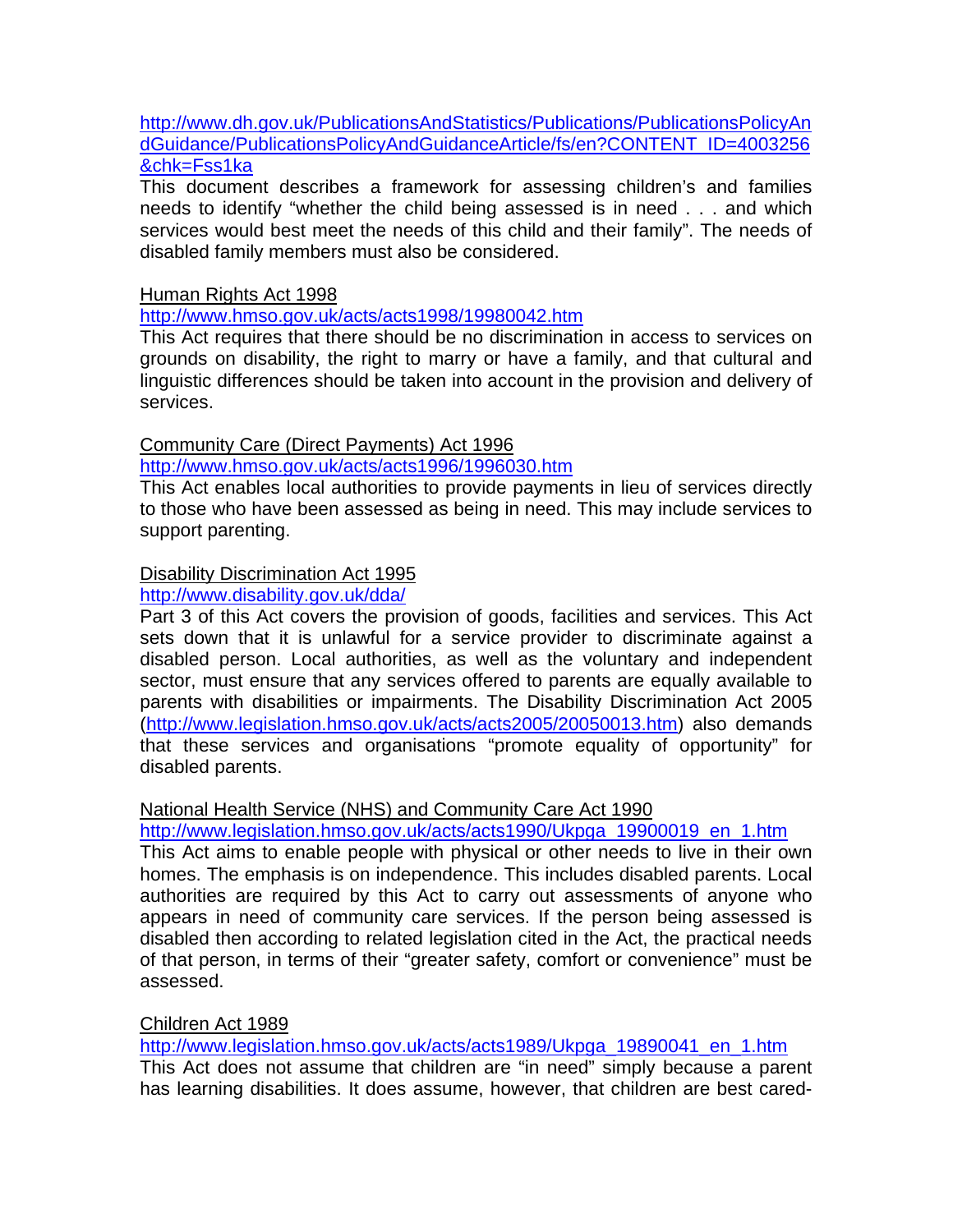for within their own family, and so parents should receive any support they need to perform their parenting role, and therefore protect the welfare of the child.

## Policy Community Knowledge

This section summarises documents describing proposed structural models and guidance for the delivery of policy and improved practice. These documents are published by public policy research bodies, lobby groups, think tanks and related organisations.

Goodinge S. (2000). A Jigsaw of Services: Inspection of services to support disabled adults in their parenting role. London, Department of Health http://www.dh.gov.uk/PublicationsAndStatistics/Publications/PublicationsInspecti onReports/PublicationsInspectionReportsArticle/fs/en?CONTENT\_ID=4005103& chk=hgrdpJ

This is a report based on inspections of arrangements for providing support to disabled adults in eight local council areas. The experience and views of service users acted as a significant focus for the inspection. The key messages section includes examples of good practice, as well as practice recommendations. The Inspection recommended that social services better recognise the parenting responsibilities and role of disabled adults, and that policies need to be developed across community care and children's services to support this role. However, research has also found that the recommendations of this document are not consistently being put into effect **(**21**)** .

Recommended standards for the provision of services to disabled parents to support their parenting role as examined by the Inspection http://www.dh.gov.uk/assetRoot/04/03/56/20/04035620.pdf

#### Olsen R., Tyers H. (2004). Think Parent: Supporting Disabled Adults as Parents http://www.nfpi.org/data/publications/

This is a new guide for social care professionals. It aims to ensure that support for disabled parents is encouraged and developed across the social services network. The authors examine policy and legislation; assessments of parents; messages from existing research; disabled parents' views on support; and examples of best practice from four key local authorities.

One review of the literature advances twenty-eight questions for local authorities which they "may find useful as a basis for enquiring into existing practices" <sup>(22)</sup>. These include issues of co-operation between existing services, parenting as a specific need, parents' access to relevant information, and the input of parents into the development of services. A four-level strategy has also been developed to respond to the parenting needs of parents with learning disabilities. This involves the inclusion of parenting as a specific need to be addressed by a local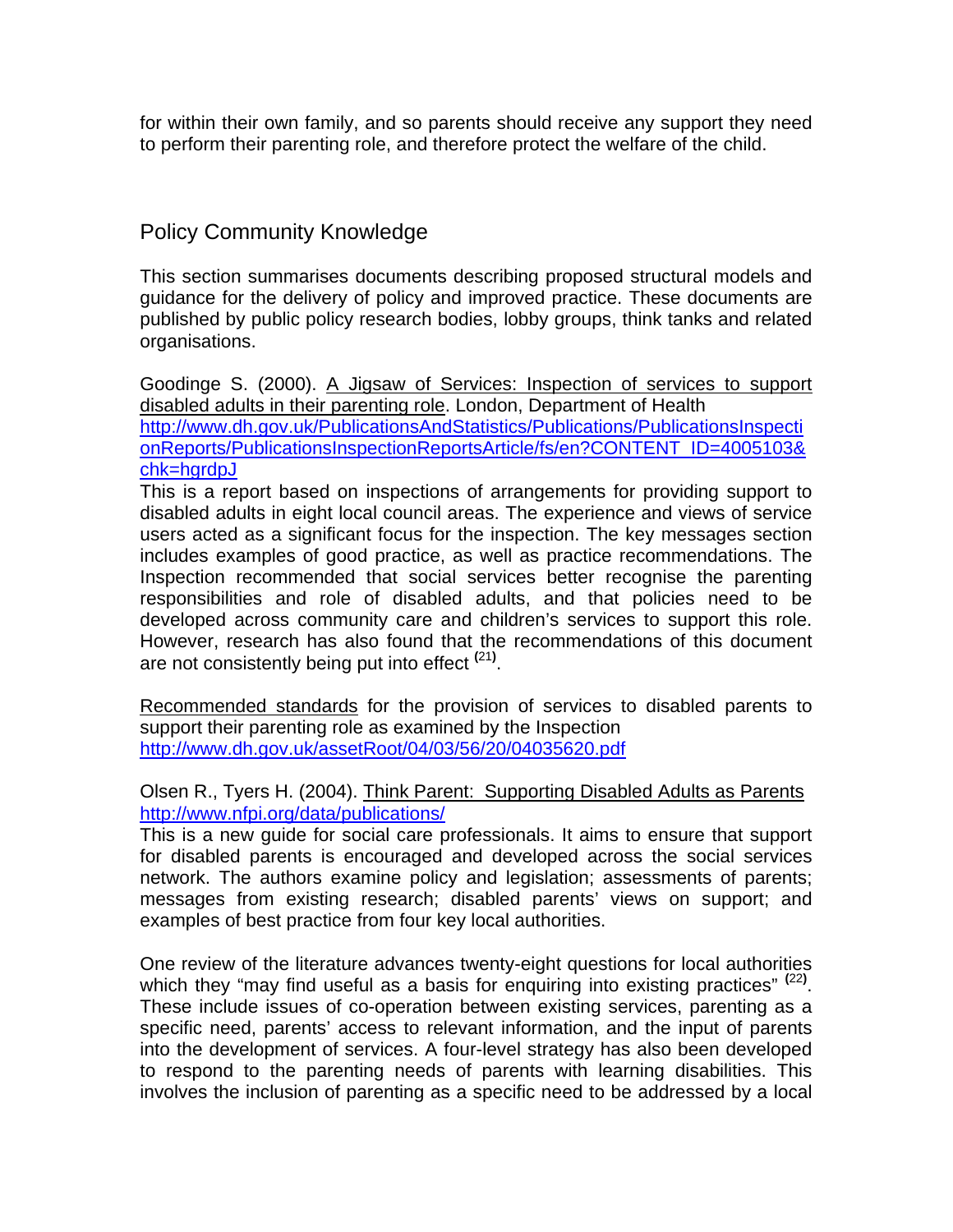learning disabilities service, and the training of health and social care professionals who work with parents with learning disabilities and their families on how to assess the parenting needs of such parents **(**11**)** . An audit of the strategy demonstrated that professionals became more aware of issues of assessment, and that it was feasible to include parenting needs within the remit of existing services, although a specialised parenting service for parents with learning disabilities was recognised as the ideal **(**11**)** . It has been suggested that this strategy could be implemented locally within a framework which makes use of both adult and children's services **(**23**)** .

Greater co-operation between adults' and children's services is a key element of much of the research and policy literature **(**5,10,11,13,18,22,24-27**)** as is a specific assessment of parenting needs **(**13,19,24,26,27**)** and the involvement of disabled parents in the development of policy **(**11,18,21,22,24**)** .

# Practitioner Knowledge

This section describes studies carried out by health and social care practitioners, documents relating their experiences regarding the topic, and resources produced by local practitioner bodies to support their work.

Goodinge S. (2000). A Jigsaw of Services. Inspection of services to support disabled adults perform their parenting role: Key messages for practitioners and first-line managers. London, Department of Health.

http://www.dh.gov.uk/PublicationsAndStatistics/Publications/PublicationsInspecti onReports/PublicationsInspectionReportsArticle/fs/en?CONTENT\_ID=4007913& chk=pEzbyV

The key messages include examples of good practice and practice recommendations.

Olsen R., Tyers H. (2004). Think Parent: Supporting Disabled Adults as Parents http://www.nfpi.org/data/publications/

This guide contains examples of best practice from four key local authorities.

Parental Mental Health and Child Welfare Network. Social Care Institute of Excellence (SCIE)

http://www.scie.org.uk/mhnetwork/index.asp

This is a network for social care and health workers who work with parents with a mental health problem or their children. It has been set up to promote joint working between adult mental health and children's services. SCIE is also involved in the production of a collaborative guideline on parenting programmes with the National Institute for Clinical Excellence. This guideline is to be published in the future.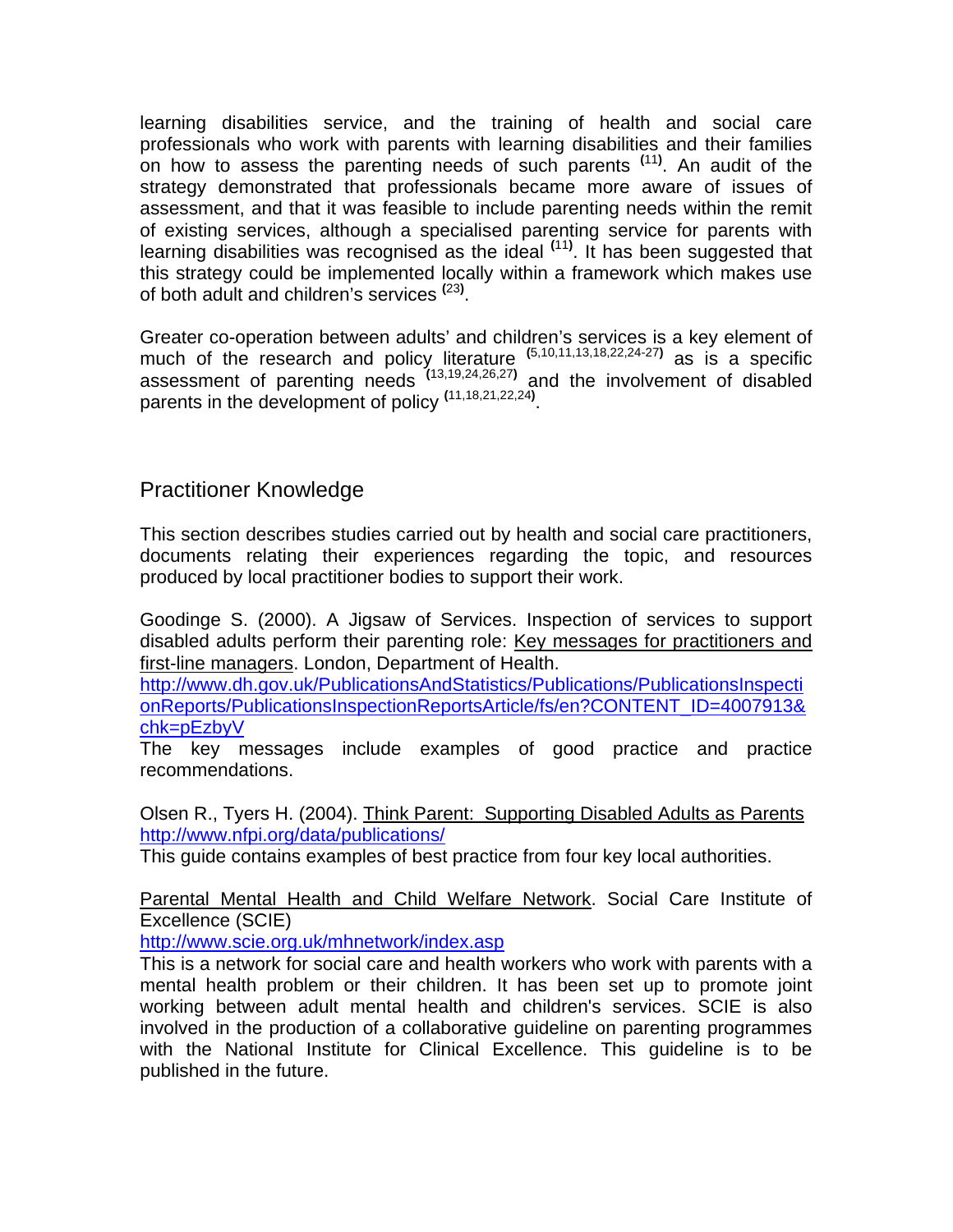Several local projects and initiatives have examined possible approaches to supporting parents with learning disabilities in their parenting role, either directly or indirectly. A south London initiative developed a multi-agency approach which used repetition of practical examples in the home to teach parenting skills, such as providing meals for children **(**27**)** . It also aimed to train health and social care professionals in how to assess the needs of parents with learning disabilities, and how the different groups of professionals could provide support to such parents. Another study reported on an attempt by a local service to co-ordinate adult and children's services in the delivery of support to parents with learning disabilities **(**5**)**  $<sup>(5)</sup>$ . This study identified practical problems of developing such a multi-agency</sup> service, including limited mutual awareness and appreciation of the different services, their knowledge and roles, and lack of funding and appropriate training.

Parents Together was a project designed to address environmental pressures on parents with learning disabilities, such as unemployment, bad housing and debt, rather than teaching specific parenting skills **(**18**)** . The intention was to free-up time and resources for these parents to concentrate on parenting. The project set up support groups to enable the development of social skills and networks, and provided advocates to guide parents, provide information and make them aware of services. In all cases, a high level of self-determination remained with the parents involved. Parents felt empowered by the advocates and support groups and their own self-management role. The advocates were considered to give valuable support, but were unable to affect significantly the environmental pressures on the parents. This was attributed in part to the absence of familycentred services for parents with learning disabilities. The provision of such support by non-statutory services was welcomed by the parents who chose to be involved **(**7**)** . A Supported Learning Project (SLP) for mothers with learning disabilities also focused on enhancing the participants' self-advocacy and selfhelp skills through a support group and received positive feedback from the mothers involved **(**28**)** . This group again offered a high level of flexibility, selfdetermination and responsiveness to its participants.

# Research Knowledge

This section summarises the best available research literature. The focus is on studies undertaken in the United Kingdom, so that the findings are as relevant as possible to the intended audience of the briefing.

#### **The limitations of the research**

The research literature on parenting by people with learning disabilities focuses principally on mothers, either principally or exclusively **(**11,14,16,17,20,29**)** . Parents generally, and fathers especially, are much less well represented in the literature **(**15,18,21,23,24,27,30**)** . The focus on mothers in the research is because "they are typically their children's primary or exclusive caregivers" **(**20**)** . It has been reported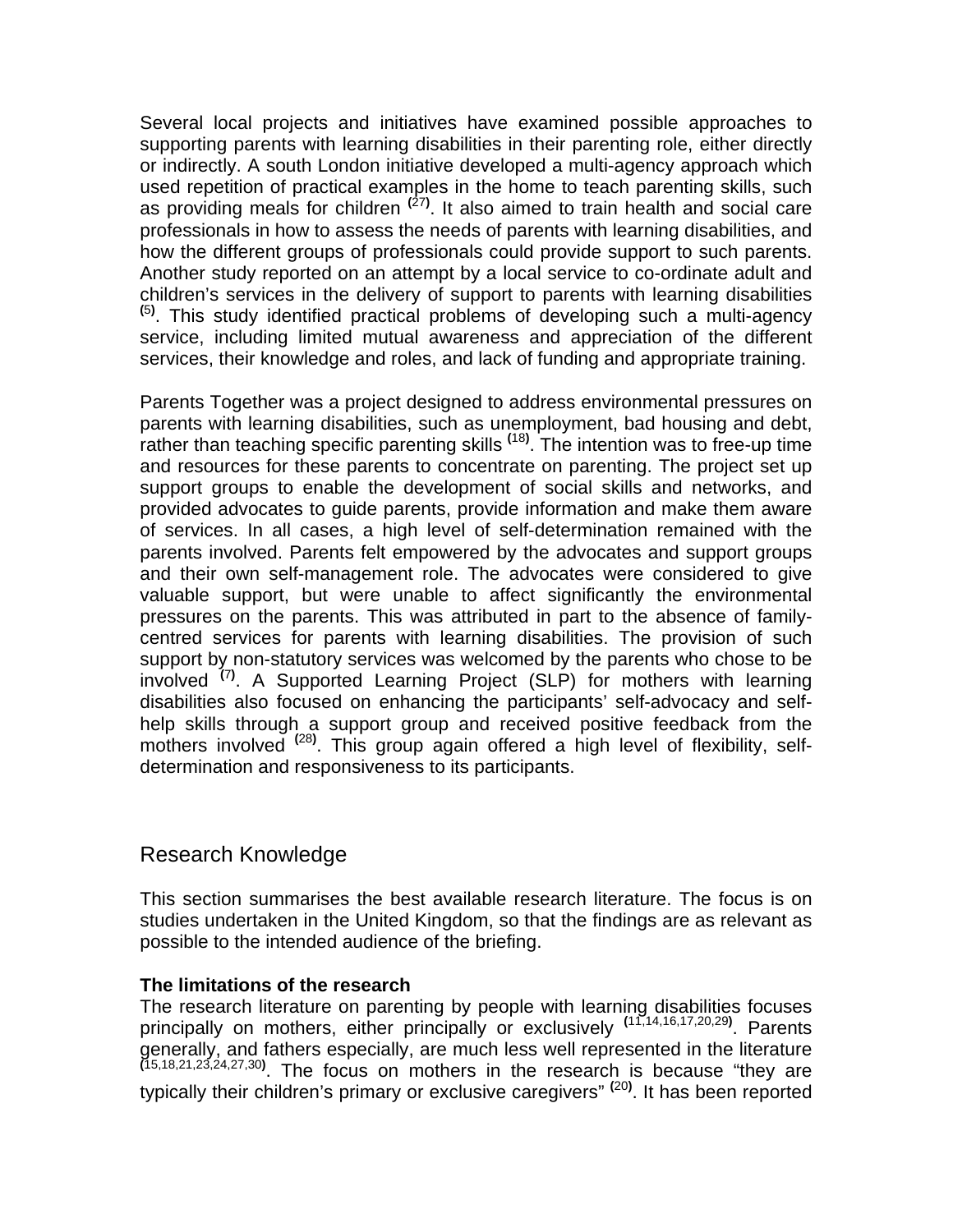that fathers with learning disabilities may not be assessed for support of any kind to help them understand their parenting role, if their partner does not have learning disabilities **(**23**)** . Also, the research focuses on very young children, up to school age, so the changing role of the parent as children grow up is not reflected well in the literature. All of the studies reported here offer original insights into the topic, but there are some particularly good studies **(**6,15-17,29,31**)** . The type of weaknesses which affect the research include a lack of detail on method, data collection and analysis **(**13,30,32**)** . These limitations need to be taken into account when considering the research findings set out below. It is important to stress that the research described here looks at the experiences of parents primarily in terms of the specialist requirements generated by their learning disability, and the barriers they face as a direct result of this, rather than examining the broader social barriers encountered by disabled parents.

#### **Which interventions have been found to be effective in supporting the parenting role of parents with learning disabilities?**

Parent training programmes are often developed for parents with learning disabilities, and evaluation of their effectiveness is a common subject of the research **(**14,15,29-31,33,34**)** . Most parent training programmes tend to focus on child care, child safety, and mother-child interaction. However, the results of research into parent training programmes aimed at parents with learning disabilities are inconclusive. The research points out that the generalisable nature of what is being taught to parents is very important, in other words, that the parent can take what they have learned and apply it to real world situations and to instances beyond the examples used in training **(**14,16**)** . The most effective and potentially generalisable type of parent training for parents with learning disabilities is education undertaken in the home **(**14,15,30,31**)** . Home-based programmes do demonstrate some success and are known to be preferred over "centre-based" programmes as a form of education **(**30,31,34**)** , but many such interventions may not be particularly effective. For example, the home environment may offer too many distractions; and parents with learning disabilities who live with their own parents or other family members may not have sufficient personal control over their domestic environment and the parenting of their children to apply what they have learned **(**14,17,24,30**)** .

Teaching which is delivered only verbally, or based on observation or hypothetical situations can prove inaccessible to parents with learning disabilities **(**27**)**  $(27)$ . Information and training has been found to be most effective when it is be tailored to the abilities of individual parents **(**24,26**)** . The most effective forms of education are interactive, practical, involve repetition or "reinforcement", and use pictorial materials **(**14,15,29,30**)** . However, parents with learning disabilities can find too much repetition both boring and condescending **(**30**)** . Self-learning manuals are also effective for teaching child care and child safety skills to parents with learning disabilities; they offer a "minimal involvement", low-cost, home-based alternative to the more systematic, professionally-led parenting programmes **(**29**)** .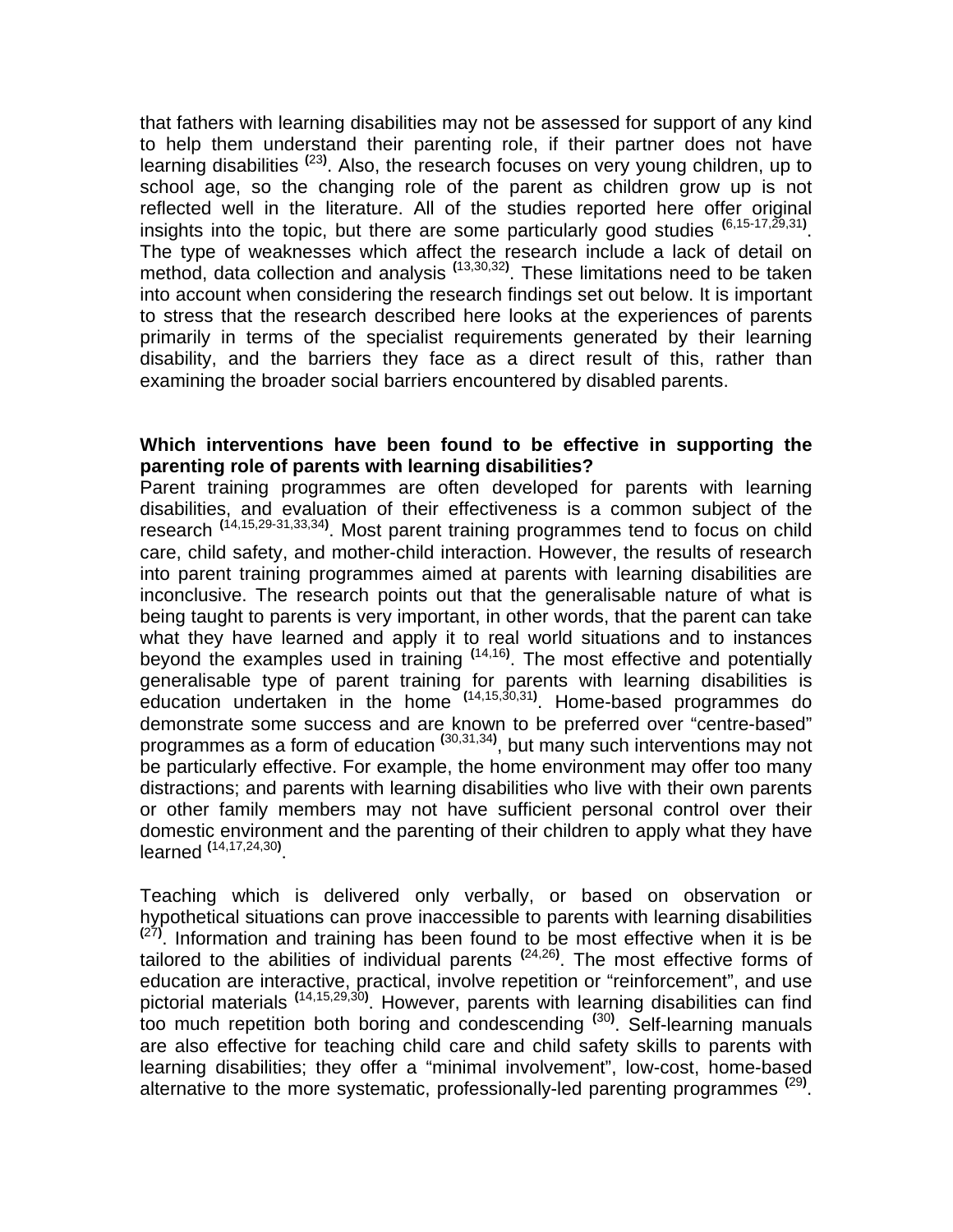This enables the parents to retain a sense of control and self-help in the learning process. Services and training programmes should be developed in conjunction with parents and their advocates **(**6,11,21,24,33**)** and training and support should be as non-intrusive as possible and allow parents to retain a sense of self-help and control **(**6,7,11,18,27,28**)** .

#### **What is the role of social support systems in helping parents?**

The research has found a strong association between supportive social networks and the positive psychological well-being of parents with learning disabilities  $(15,16)$ . Some parents with learning disabilities have said that they like support groups because they give them confidence, improve their self-esteem and assertiveness, and enhance feelings of control **(**15,28**)** . Such groups can act as a social support network, which is often missing from the lives of parents with learning disabilities. It has been argued that the improved confidence and sense of well-being engendered by an increased sense of self-worth among these parents may positively affect parenting **(**15**)** . Social support networks may also be important because families and others can provide practical help, such as child care and taking children out: parenting therefore is not carried out in isolation **(**6,16**)** . Social support networks may also have an indirect effect on parenting experience because parents have a greater network of people with whom to share experiences, concerns and solutions; this has been described as "informal social learning" **(**15,16**)** . Such social support is often lacking for parents with learning disabilities **(**6,16,17,20**)** . Measures to develop social skills and expand social networks can therefore be an important part of a "family-centred" approach to supporting parents with intellectual or learning disabilities **(**16**)** . However, there is currently little direct or indirect evidence to demonstrate that increased selfesteem, confidence or more extensive social networks have a positive effect on the parenting of parents with learning disabilities; specific research has yet to be done on this topic **(**15,20**)** .

#### **What are the barriers to providing effective parenting support services to parents with learning disabilities?**

A review of the research into parents with learning disabilities found that different parents had different needs: parents with learning disabilities require specialist support services **(**19**)** . However, it is questionable whether health and social services are always in a position to provide this support **(**19**)** ; there is currently little specialist provision to parents with learning disabilities **(**35**)** . One barrier to the provision of effective parent training is the division and blurring of responsibilities between adults' and children's services **(**5,21,24,25**)** . Children's services tend to focus exclusively on assessing children's needs and welfare, including child protection issues; adult services tend to focus only on the provision of personal services to adults with learning disabilities. The needs of parents with learning disabilities therefore often fall between these two services, but "professional agendas can be divergent and sometimes contradictory, and knowledge about the work of other professionals is often limited" **(**11**)** . It has also been found that the needs of parents with learning disabilities are only identified and assessed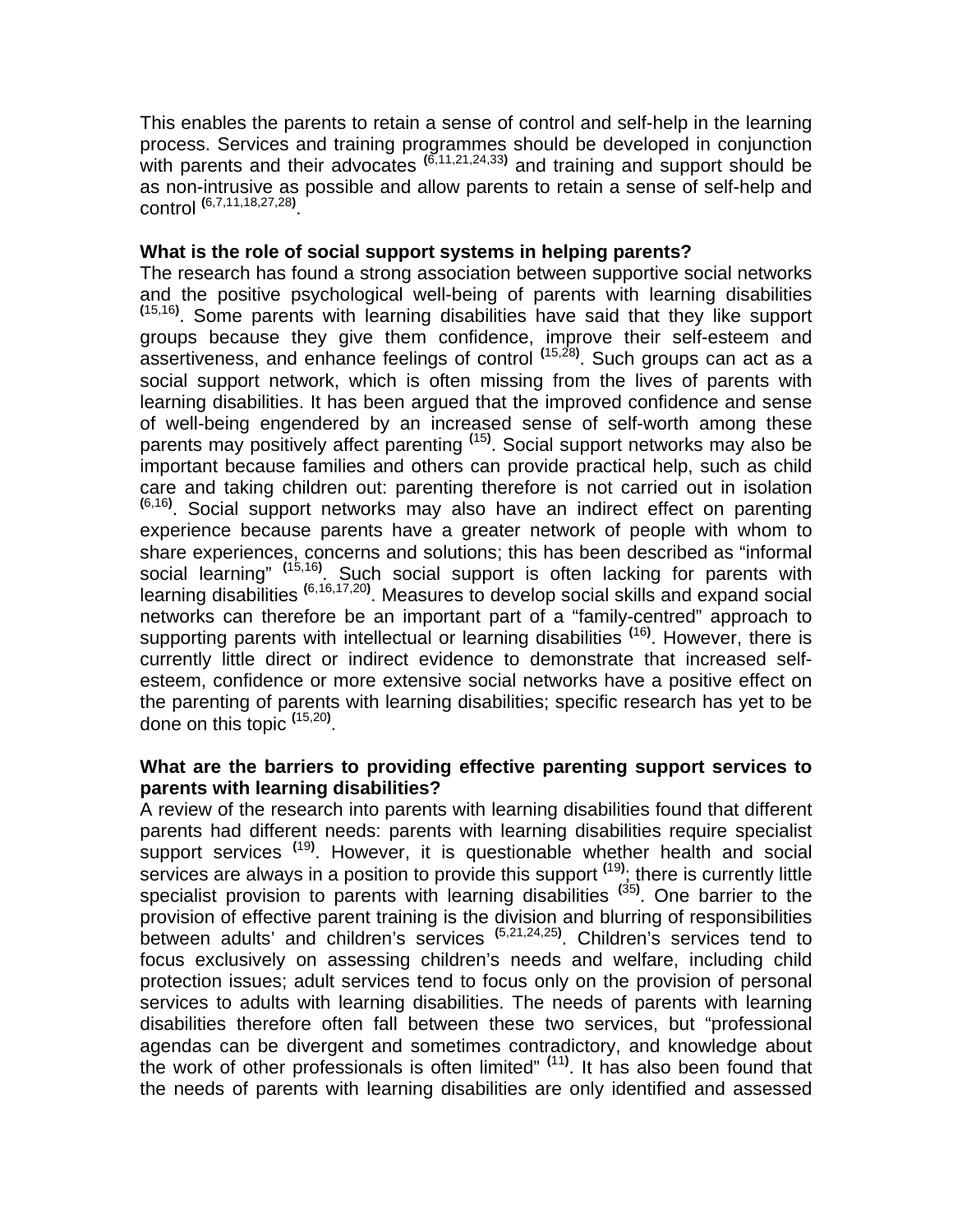when a crisis is reached and there is a potential issue of child protection **(**21,24**)** . The legislative framework and the research and policy literature therefore acknowledge that parents with learning disabilities should be able to access support from adult community care services, and that both adults' and children's services need to work together to ensure that work is available at an early stage **(**13,18,27**)**  $(13, 18, 27)$ . The potential barriers to the development and maintenance of such specialised and/or multi-agency services for parents include limited funding, lack of skills among professionals for assessing and supporting parents with learning disabilities, and entrenched attitudes about the responsibilities of respective services towards children and adults **(**5,11,19**)** . Parents with learning disabilities can also be reluctant to approach statutory services for support because they fear potentially negative evaluations of their parenting if they seek help **(**7,36**)** .

Information needs for professionals working within this field include tools for assessing parental competence; knowing how to access resources and services to support parents; and knowing how best to teach practical parenting skills to parents with learning disabilities **(**11,13,19,27**)** . One study found that community nurses do not feel they have sufficient training to assess the needs of parents with learning disabilities or to provide appropriate support to them **(**13**)** . The assessment of a parent's learning difficulties is a necessary and important step because it determines the level of support from statutory agencies. For example, parents categorised as having "mild to moderate learning difficulties" do not qualify for support from adult learning disabilities services **(**24,26**)** . Assessment is also necessary to ascertain the ability of a parent to understand any help they receive to support their parenting **(**27,36**)** ; support and education must be based on individual assessment and personalised to the needs and ability of the parent **(**19**)** . Multi-agency working needs to be very carefully structured and co-ordinated to promote consistency and continuity of information and services between the many professionals involved **(**18**)** .

# User & Carer Knowledge

This section summarises the issues raised by service users in relation to this topic, both as described by the literature and as defined through local consultation.

Some parents with learning disabilities have said that they like support groups because they give them confidence, improve their self-esteem and assertiveness, and enhance feelings of control **(**15,28**)** . Such groups can act as a social support network, which is often missing from the lives of parents with learning disabilities <sup>(6)</sup>. Parents have also said that such groups offer them "a break" and are a source of social interaction and mutual support **(**28**)** . Social support networks can potentially be more inhibiting than helpful, however, for example, other family members may take over most or all of the parenting tasks,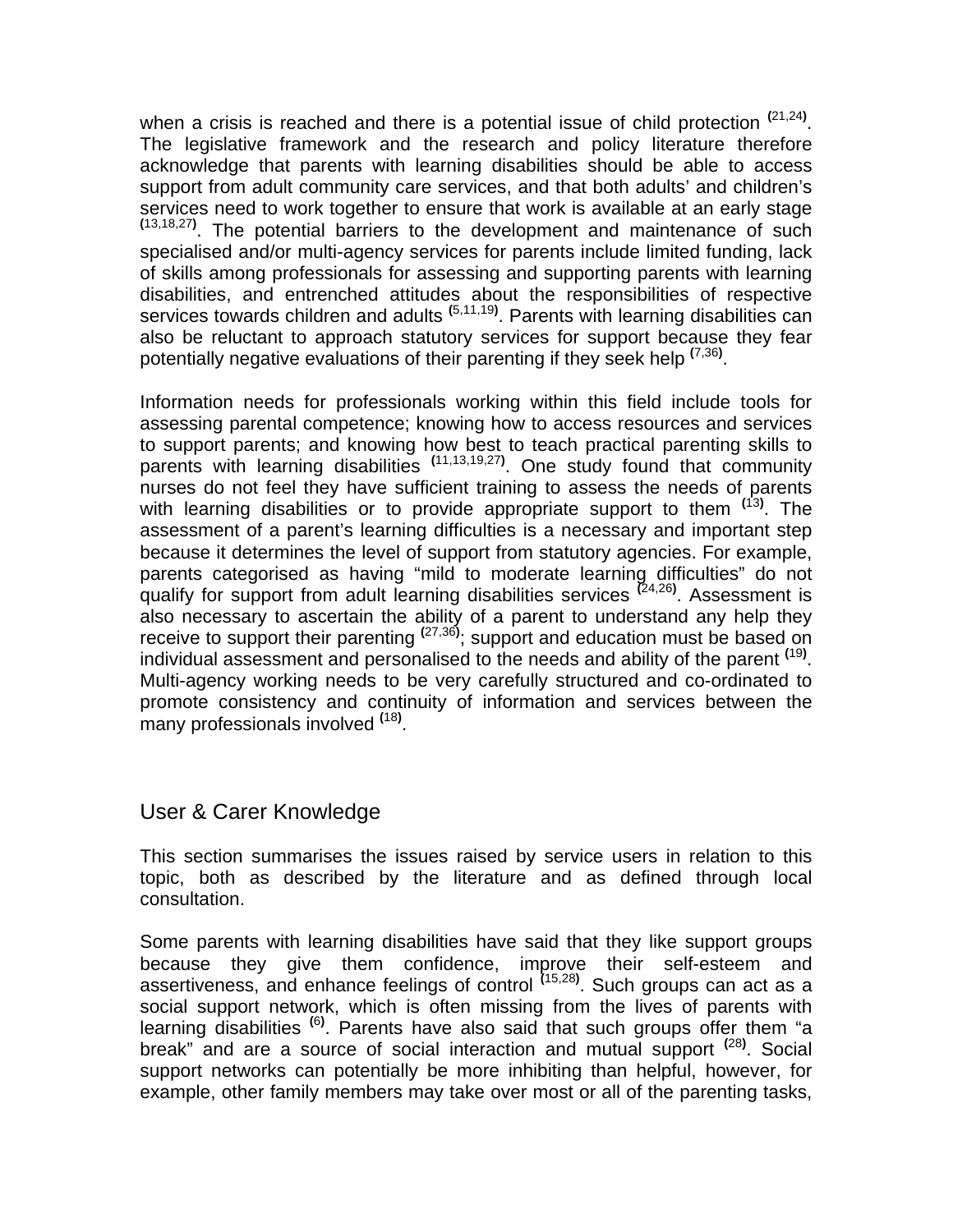thus limiting their opportunity to perform their role as a parent **(**6,17,30**)** . The same problem can apply to the services provided by statutory agencies **(**18**)** . Parents have also said they can be reluctant to seek support from individuals or services who give them advice without being asked because they feel this suggests the people involved lack confidence in their abilities to parent **(**6**)** .

Parents with learning disabilities have positive attitudes towards selfdetermination and self-help in their development and choices as parents, as well as towards clarity in the communication of information about their needs and the services that are available to them **(**18,21,24,28**)** . In a consultation with nine parents (6 mothers and 3 fathers) with learning disabilities undertaken for this briefing, parents preferred face to face contact with social workers and others rather than telephone conversations or written information, where the language could be quite legal and difficult to understand. Some of the parents consulted for this briefing also reported that they had been on parenting courses but did not find them particularly useful. Parents agreed to attend these courses as a package of care to keep their children living with them, but this desired parental outcome was not achieved.

Both the local consultation undertaken for this briefing and the research literature more generally report a reluctance among parents with learning disabilities to deal with social services because of concerns about negative or subjective judgments of their parenting and because of fears that their children may be taken away from them **(**7,18,19,21**)** . Contacts with social services are therefore characterised by poor communication, suspicion and mistrust. Parents also reported in the consultation exercise that they would like the support of advocates or individuals, whom they see as "neutral", to help them in their dealings with social services. Parents also feel that social services focus too much on the child and not enough on the parents or family as a whole, and only become involved when a crisis is reached. This has also been reported by the research<sup>(21)</sup>. Parents consulted for this briefing also reported that they felt they did not get enough support from specialist or general services to help them keep their children or to help them if their children were removed.

The experience of the parents in the local consultation was that their children were removed from their care. The parents thought that they would be better able to cope with this distressing situation if they had regular and frequent contact with their children, and were supported in coming to terms with their changed circumstances.

# Useful Links

This section lists sources of information relevant to professionals who work within this field, and may also be of value to service users.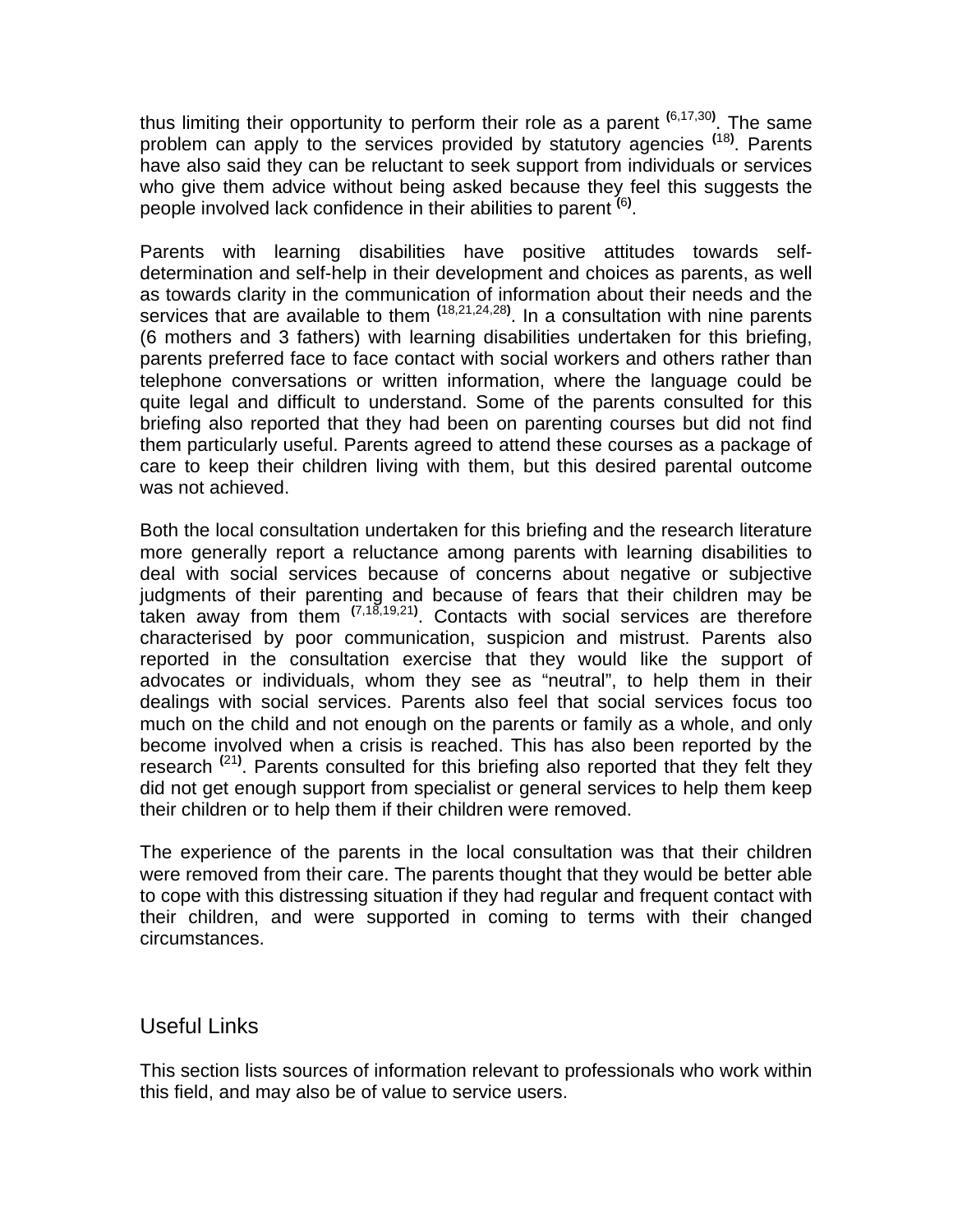#### **Change**

http://www.changepeople.co.uk/index.html

This is an organisation run by disabled people. It makes available a guide on "You and Your Baby"

http://www.changepeople.co.uk/documents/YYB\_Flyer\_000.pdf for parents with learning disabilities.

Children and Families. Department for Education and Skills http://www.dfes.gov.uk/childrenandfamilies/

This website provides links to a range of government and non-government bodies and organisations. This was formerly Quality Protects.

#### Circles Network

http://www.circlesnetwork.org.uk/

The Circles Network is a voluntary organisation that works with vulnerable people, especially those with learning disabilities. They work with parents with learning disabilities as part of the Crowley House Project.

Disability Information Service. Queen Elizabeth's Foundation.

http://www.diss.org.uk/index.html

This website offers a database of the main UK organisations, support groups and other helplines working in the disability field, and contact information for local disability information services.

#### Disability, Pregnancy and Parenthood International http://www.dppi.org.uk

This organisation provides information to disabled parents and prospective parents, as well as relevant professionals and organisations, and promotes the networking of information and experience relating to pregnancy and parenthood for people with disabilities through a quarterly international journal.

#### Disabled Parents Network

#### http://www.parentsnetwork.org.uk/

The Disabled Parents Network (DPN) is a national organisation of, and for, disabled people who are parents or who hope to become parents, as well as their families, friends and supporters.

#### Learning Disabilities. Department of Health

http://www.dh.gov.uk/PolicyAndGuidance/HealthAndSocialCareTopics/LearningD isabilities/fs/en

The website provides information about Government policy, white papers, working groups, and relevant links, for adults and children with learning disabilities.

National Family and Parenting Institute (NFPI)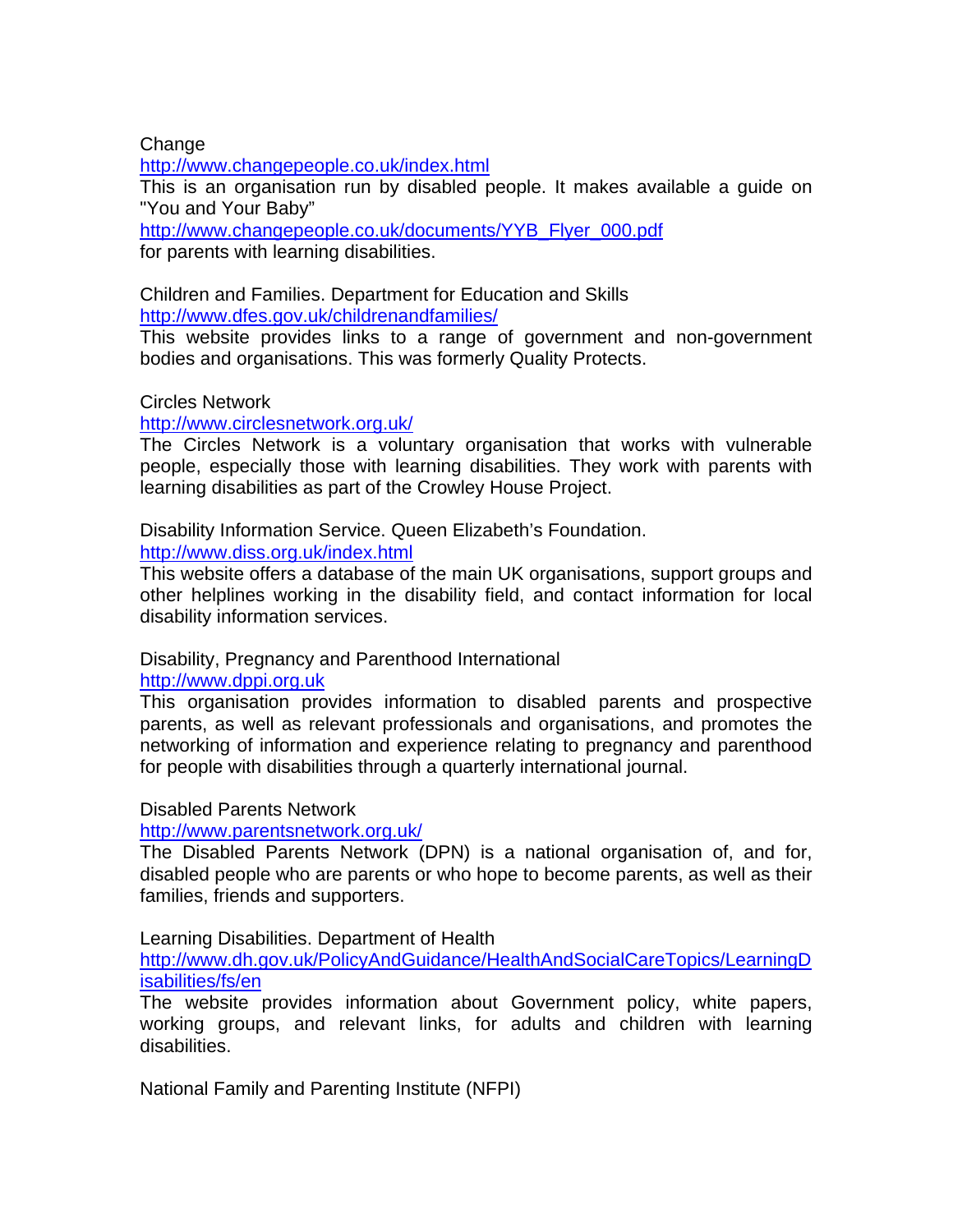#### http://www.nfpi.org/

The National Family and Parenting Institute (NFPI) is an independent charity working to support parents in bringing up their children and to promote the wellbeing of families.

Social Exclusion Unit

http://www.socialexclusion.gov.uk/

The Social Exclusion Unit forms part of the Government's strategic multi-agency approach to tackling social exclusion.

Supported Parenting for mothers and fathers with learning difficulties http://www.supported-parenting.com/

This website includes information on certain publications on parenting by people with learning disabilities, practice points derived from research, and a section of useful links.

Sure Start

#### http://www.surestart.gov.uk/

Sure Start is a Government programme which aims to achieve better outcomes for children, parents and communities by supporting parents, and by improving and increasing access to child care.

#### **Related SCARE briefings**

Parenting Capacity and Substance Misuse http://www.elsc.org.uk/briefings/briefing06/index.htm

The Health and Well-being of Young Carers http://www.elsc.org.uk/briefings/briefing11/index.htm

Helping Parents with Physical or Sensory Impairments in their Role as Parents http://www.elsc.org.uk/briefings/briefing13/index.htm

### Acknowledgements

Thank you to the experts and service users for their contributions to this briefing.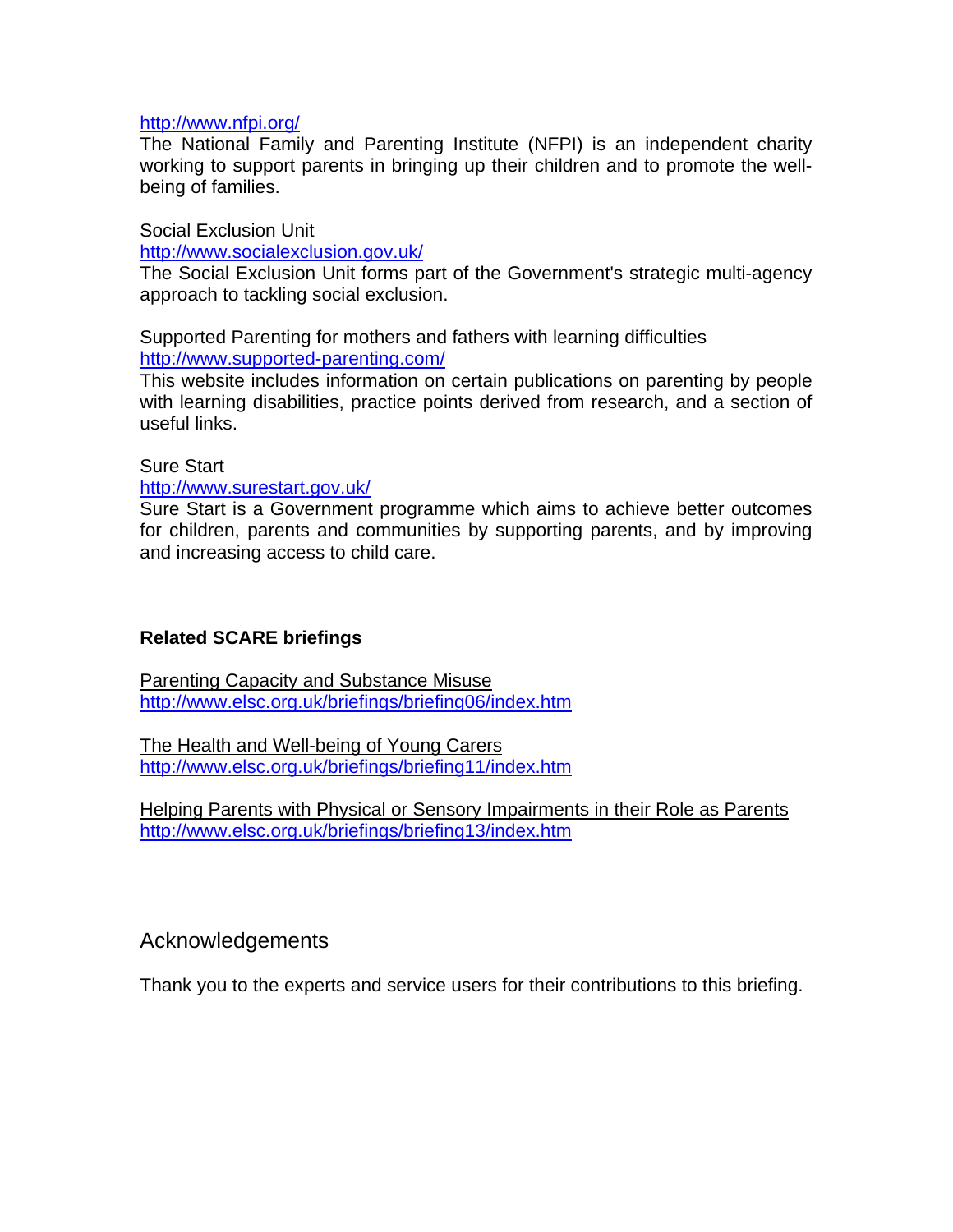### References

1 **Pawson R., Boaz A., Grayson L., Long A., Barnes C.** (2003). Types and Quality of Knowledge in Social Care. Knowledge Review 3. Social Care Institute for Excellence (SCIE). **Title link:** http://www.scie.org.uk/publications/knowledge.asp

This document analyses and defines the different types of knowledge and information which may inform social care research and practice.

2 **SCARE 11** (2005). The Health and Well-Being of Young Carers. Social Care Institute for Excellence (SCIE). **Title link:** http://www.elsc.org.uk/briefings/briefing11/index.htm

This is a research and policy briefing describing how young carers may be affected by their role and what interventions they find helpful.

3 **SCARE 13** (2005). Helping Parents with a Physical Disability or Impairment in their Parenting Role. Social Care Institute for Excellence (SCIE). **Title link:** http://www.elsc.org.uk/briefings/briefing13/index.htm.

This is a research and policy briefing describing methods for helping parents with physical disabilities to perform their parenting role as well as possible.

4 **Booth T., Booth W.** (1996). Parental competence and parents with learning difficulties. Child and Family Social Work, 1 (2), 81-86.

This paper questions the presumption of incompetence that is often applied to disabled parents.

5 **McBrien J., Power M.** (2002). Professional attitudes to supporting parents with learning disabilities. Tizard Learning Disability Review, 7 (3), 16-22.

This article describes an audit, training and evaluation which highlights some of the underlying difficulties, particularly differences in attitudes and approach between health and social services staff that can obstruct joint working and effective practice in providing support to parents with learning disabilities.

6 **Llewellyn G.** (1995). Relationships and social support: views of parents with mental retardation/intellectual disability. Mental Retardation, 33 (6), 349-363.

This Australian qualitative study explores the views of parents with intellectual disability about their relationships and the social support for their parenting. Abstract available

http://www.ncbi.nlm.nih.gov/entrez/query.fcgi?cmd=Retrieve&db=PubMed&list\_ui ds=8569485&dopt=Abstract

A Critical Appraisal of this article is available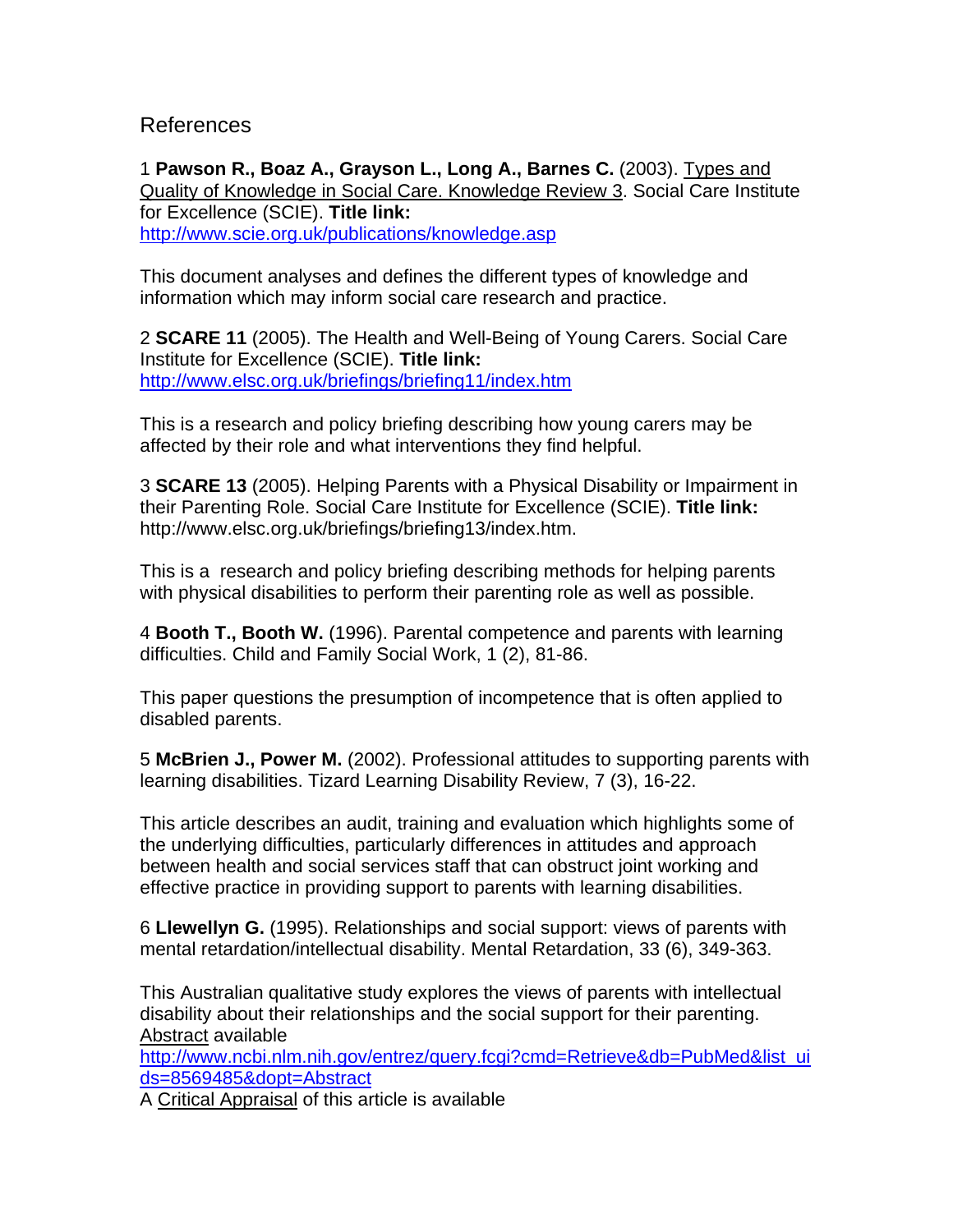7 **Booth W.** (2000). Parents with learning disabilities need support. Nursing Times, 96 (23), 41.

This article describes the value of the parent-led support groups as part of the Parents Together project summarised in Booth & Booth 1999.

8 **Booth T., Booth W.** (1998). Growing Up with Parents Who have Learning Difficulties. London, Routledge.

This study interviews thirty now-adult children to explore their experiences of being brought up in a family headed by a parent or parents with learning disabilities.

9 **Stickland H.** (2003). Disabled Parents and Employment. London, Department of Work and Pensions.

This paper considers the link between disabled families, social exclusion and poverty.

10 **Goodinge S.** (2000). A Jigsaw of Services: Inspection of services to support disabled adults in their parenting role. Department of Health. **Title link:** http://www.dh.gov.uk/PublicationsAndStatistics/Publications/PublicationsInspecti onReports/PublicationsInspectionReportsArticle/fs/en?CONTENT\_ID=4005103& chk=hgrdpJ

This is the national strategy document for supporting disabled parents.

11 **Woodhouse A., Green G., Davies S.** (2001). Parents with learning disabilities: service audit and development. British Journal of Learning Disabilities, 29 (4), 128-132.

This paper reports on an audit and service model for delivering parenting support to parents with learning disabilities.

12 **Woodhouse A.** (1997). Parents with learning disabilities: does everyone have the right to have children? Journal of Learning Disabilities for Nursing, Health, Social Care, 1141-146.

This is a review of literature on the topic of parenting by parents with learning disabilities.

13 **Culley L., Genders N.** (1999). Parenting by people with learning disabilities: the educational needs of the community nurse. Nurse Education Today, 19 (6), 502-508.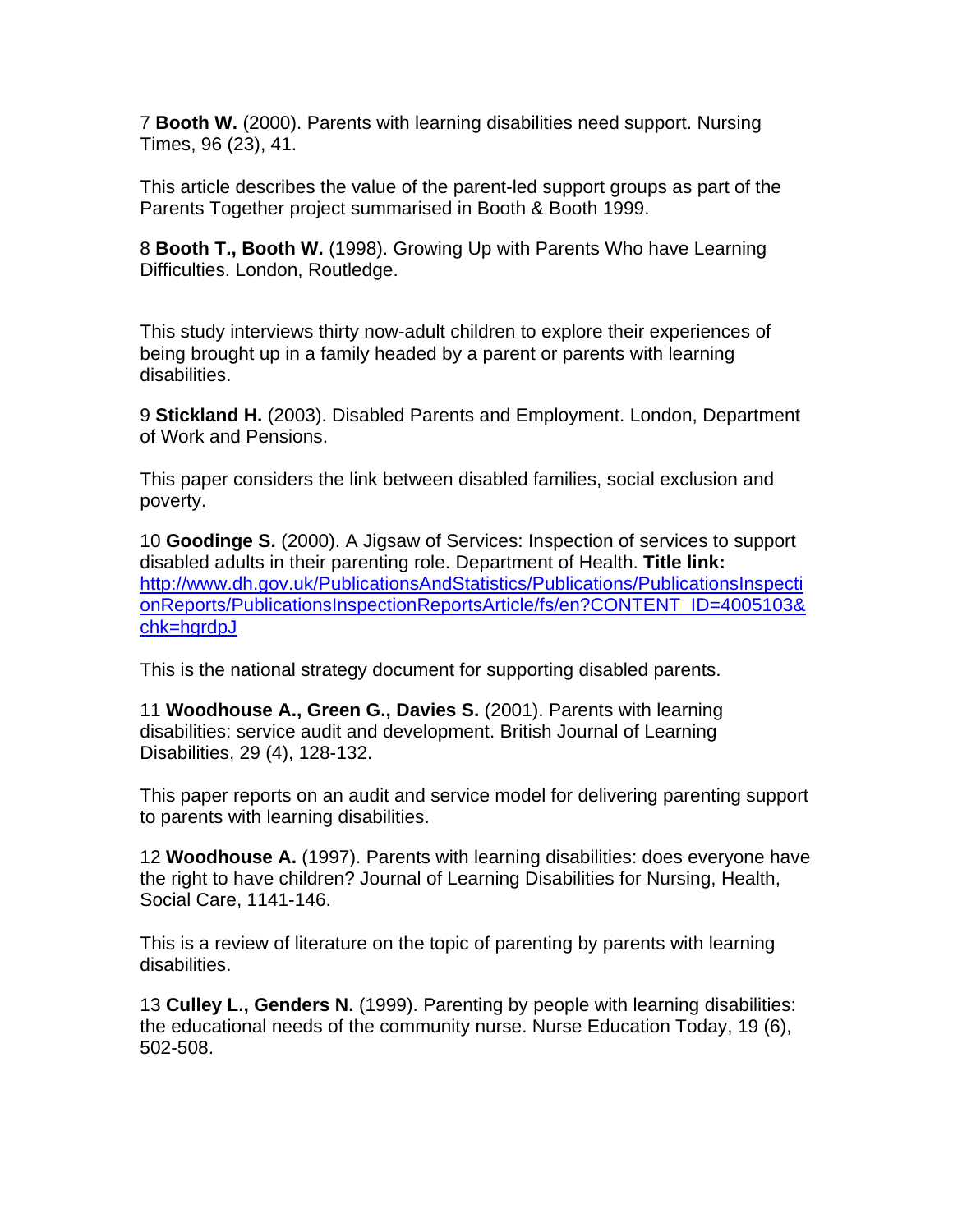This article discusses some of the findings of a research project which was designed to examine the role of community learning disability nurses in supporting people with learning disabilities who become parents. Abstract available http://www.ncbi.nlm.nih.gov/entrez/query.fcgi?cmd=Retrieve&db=PubMed&list\_ui ds=10693499&dopt=Abstract

A Critical Appraisal of this article is available

14 **Hur J.** (1997). Review of research on parent training for parents with intellectual disability: methodological issues. International Journal of Disability, Development and Education, 44 (2), 147-162.

This is a review of the methods and results of research into parent training programmes for parents with learning difficulties. A Critical Appraisal of this article is available

15 **McGaw S., Ball K., Clark A.** (2002). The effect of group intervention on the relationships of parents with intellectual disabilities. Journal of Applied Research in Intellectual Disabilities, 15 (4), 354-366.

This study seeks to assess the effectiveness of group training in improving the self-concept and relationships of parents with learning disabilities, including the relationships with their children.

A Critical Appraisal of this article is available

16 **Kroese B.S., Hussein H., Clifford C., Ahmed N.** (2002). Social support networks and psychological well-being of mothers with intellectual disabilities. Journal of Applied Research in Intellectual Disabilities, 15 (4), 324-340.

This study investigates the impact of the social support networks of mothers with intellectual disabilities on their psychological well-being and views of parenting. A Critical Appraisal of this article is available

17 **Llewellyn G., McConnell D., Cant R., Westbrook M.** (1999). Support network of mothers with intellectual disability: an exploratory study. Journal of Intellectual and Developmental Disability, 24 (1), 7-26.

This Australian study records the characteristics of social support networks of mothers with learning disabilities.

A Critical Appraisal of this article is available

18 **Booth T., Booth W.** (1999). Parents together: action research and advocacy support for parents with learning difficulties. Health and Social Care in the Community, 7 (6), 464-474.

This paper summarises the findings of the research project reported in the book "Advocacy for Parents with Learning Difficulties: Developing Advocacy Support",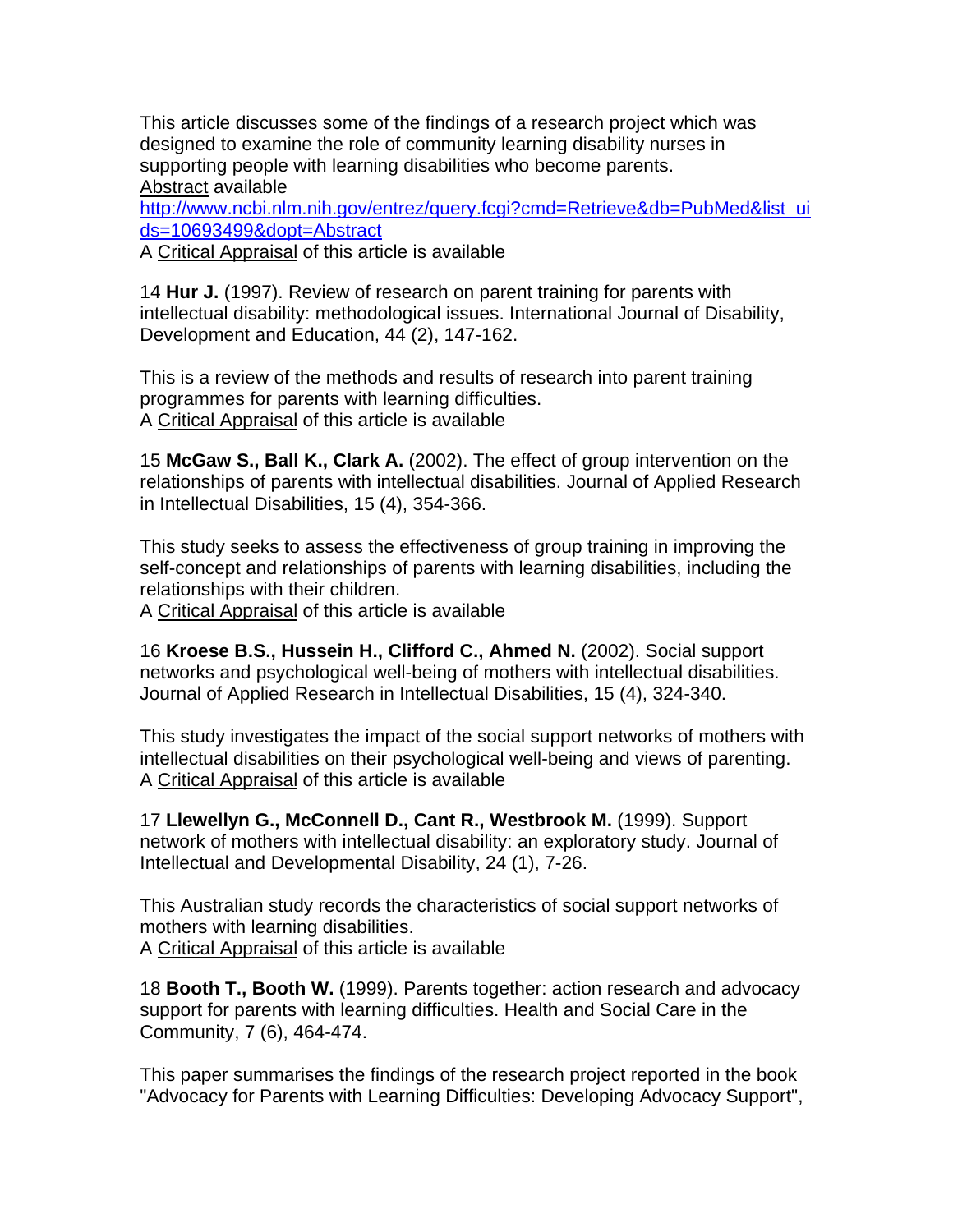by the same authors.

Abstract available:

http://www.ncbi.nlm.nih.gov/entrez/query.fcgi?cmd=Retrieve&db=PubMed&list\_ui ds=11560663&dopt=Abstract

19 **McGaw S.** (2000). What Works for Parents with Learning Disabilities? Barnardos. **Title link:**

http://www.barnardos.org.uk/resources/researchpublications/documents/WWPA RWLD.PDF.

This report draws on research and empirical evidence to establish a knowledge base for practitioners and policy-makers working with and for parents with learning disabilities.

20 **Feldman M.A., Varghese J., Ramsay J., Rajska D.** (2002). Relationships between social support, stress and mother-child interactions in mothers with intellectual disabilities. Journal of Applied Research in Intellectual Disabilities, 15 (4), 314-323.

This study examines the relationships between parenting stress, social support and mother-child interactions in thirty mothers with intellectual disabilities. A Critical Appraisal of this article is available

21 **Wates M.** (2002). Supporting disabled adults in their parenting role. Joseph Rowntree Foundation. **Title link:** http://www.jrf.org.uk/knowledge/findings/socialcare/422.asp

This document reports on a survey to find out whether social services departments have policies/protocols for providing services to parents with physical and sensory impairments and/or learning disabilities and, if so, to see how effective these are likely to be in meeting the needs of families.

22 **Olsen R., Wates M.** (2003). Disabled Parents. Examining Research Assumptions. Research in Practice. **Title link:** http://www.rip.org.uk/publications/researchreviews.asp

The aim of this review is to bring together the research literature on disabled parents and to place it within the context of policy and practice.

23 **O'Hara J., Martin H.** (2003). Parents with learning disabilities: a study of gender and cultural perspectives in east London. British Journal of Learning Disabilities, 31 (1), 18-24.

This study seeks to evaluate service provision for two culturally different groups of parents with learning disabilities, and to compare these two groups on culture and gender issues.

A Critical Appraisal of this article is available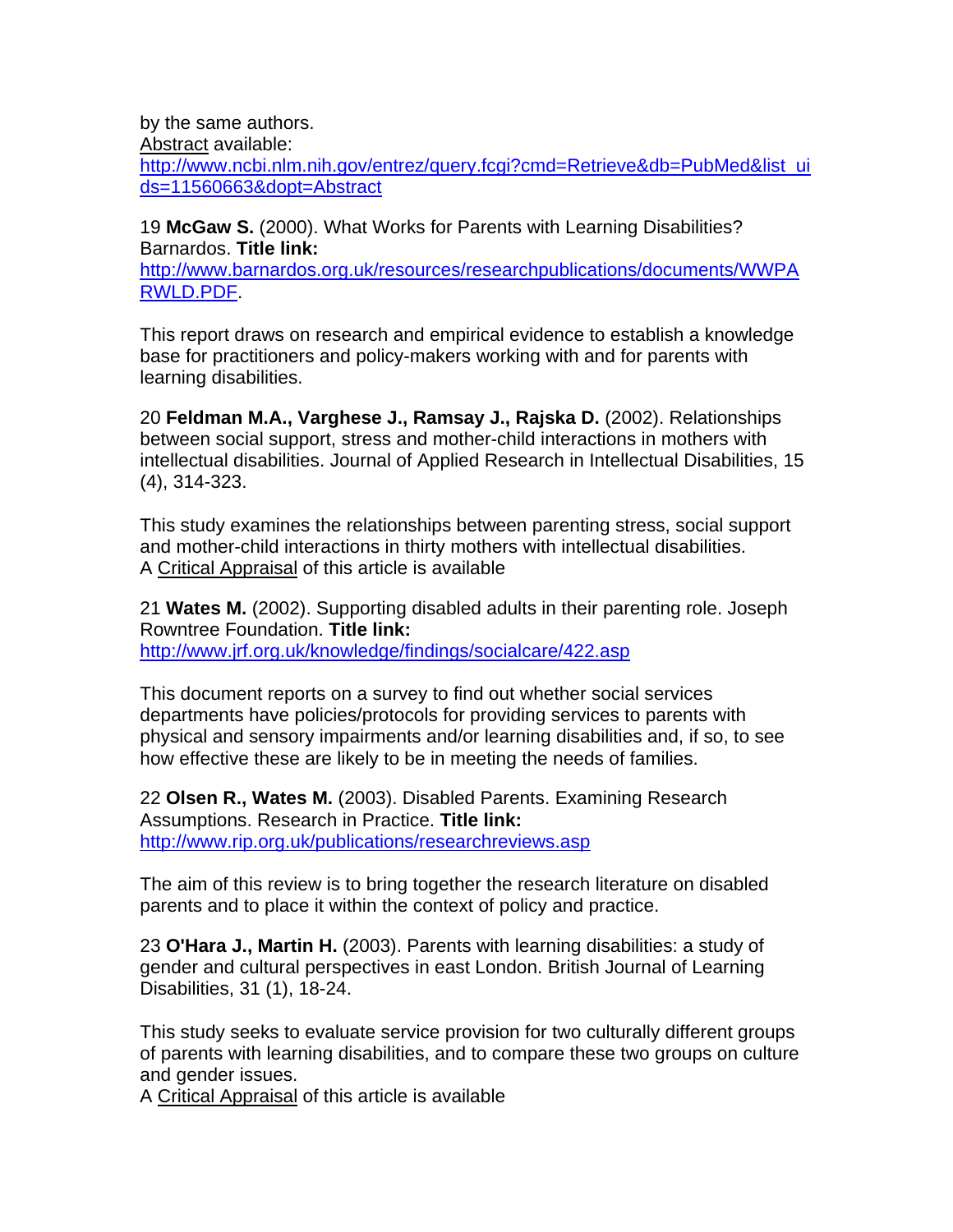24 **Morris J.** (2003). The Right Support: Report of the Task Force on Supporting Disabled Adults in their Parenting Role. Joseph Rowntree Foundation. **Title link:** http://www.jrf.org.uk/knowledge/findings/socialcare/963.asp

This document reports on the findings of a Task Force on Supporting Disabled Adults in their Parenting Role. This Task Force received evidence that people with physical impairments, sensory impairments, learning disabilities, mental health difficulties, long-term illness and HIV/AIDS experience common barriers to receiving appropriate support in their parenting role.

25 **Becker S., Dearden C., Aldridge J.** (2001). Young carers in the UK: research, policy and practice. Research, Policy and Planning. **Title link:** http://www.elsc.org.uk/socialcareresource/rpp/articles/1822000art3.htm

This article reviews the main research studies on young carers in the UK, examines the services available to support young carers, and identifies the implications for future policy and practice, particularly in social care.

26 **Shearn N.** (2001). Too dependent on services. Community Care. **Title link:** http://www.communitycare.co.uk/articles/article.asp?liarticleid=33470&liSectionID =22&sKeys="Too+dependent+on+services"&liParentID=26

This article describes a case study concerning a parent with learning disabilities who is experiencing problems parenting.

27 **Bond H.** (2000). Learning how to cope. Community Care. **Title link:** http://www.communitycare.co.uk/articles/article.asp?liarticleid=5176&liSectionID= 22&sKeys="learning+how+to+cope"&liParentID=26

This article reports on a South London project to help parents with learning difficulties.

28 **Booth T., Booth W.** (2003). Self-advocacy and supported learning for mothers with learning difficulties. Journal of Learning Disabilities, 7 (2), 165-193.

This article describes a supported learning project (SLP) in Sheffield for 31 mothers with learning disabilities.

29 **Feldman M.A., Case L.** (1999). Teaching child-care and safety skills to parents with intellectual disabilities through self-learning. Journal of Intellectual and Developmental Disabilities, 24 (1), 27-44.

This study evaluates the efficacy of self instructional audiovisual child care and safety manuals for parents with learning difficulties. A Critical Appraisal of this article is available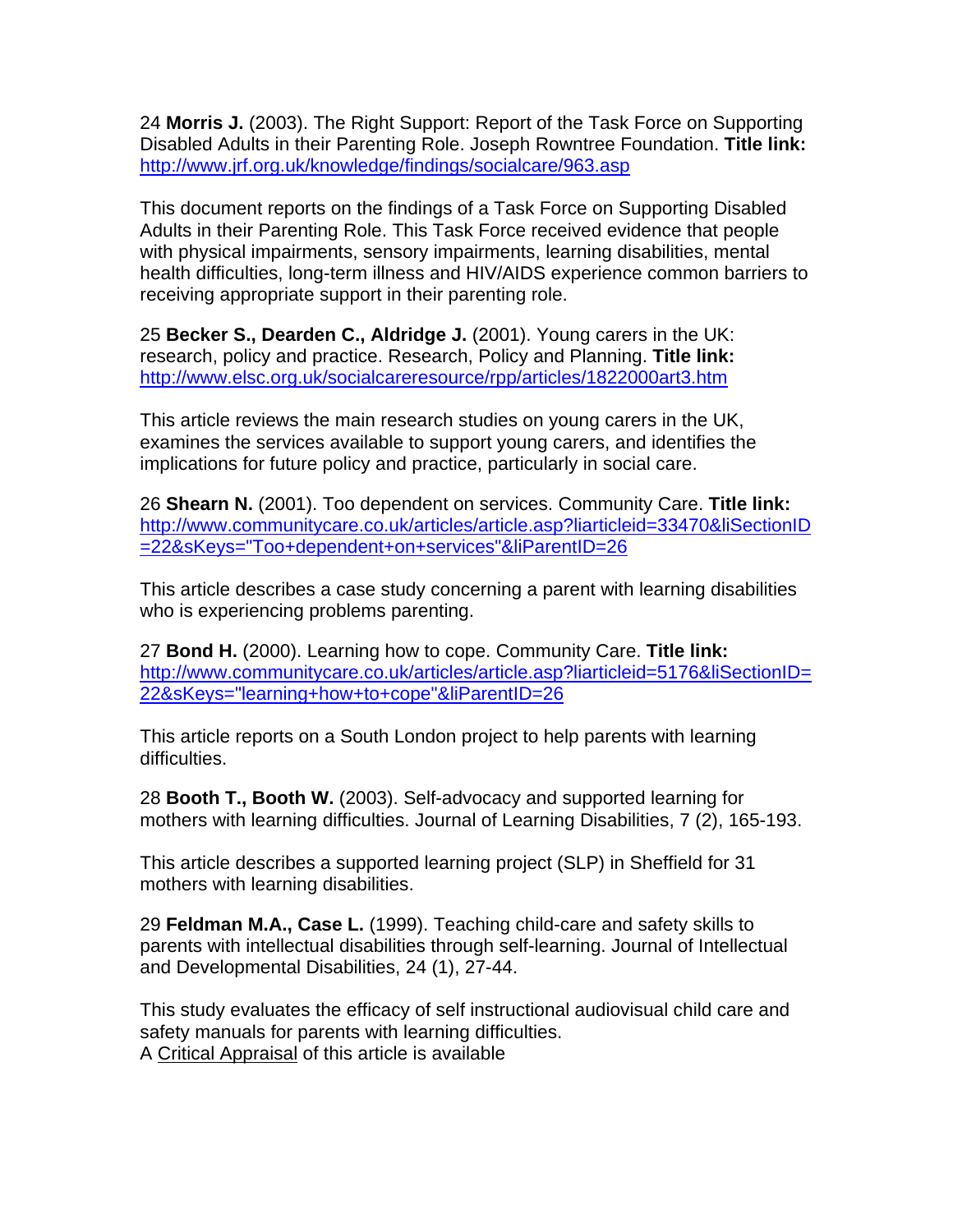30 **Llewellyn G., McConnell D., Russo D., Mayes R., Honey A.** (2002). Homebased programmes for parents with intellectual disabilities: Lessons from practice. Journal of Applied Research in Intellectual Disabilities, 15341-353.

This Australian study evaluates the implementation of a randomized trial of a home-based parent education programme for parents with intellectual disabilities. A Critical Appraisal of this article is available

31 **Llewellyn G., McConnell D., Honey A., Mayes R., Russo D.** (2003). Promoting health and home safety for children of parents with intellectual disability: a randomized controlled trial. Research in Developmental Disabilities, 24 (6), 405-431.

This Australian randomised controlled trial evaluates the efficacy of a homebased intervention targeted at parents with learning disabilities to promote the health and safety of pre-school children.

Abstract available

http://www.ncbi.nlm.nih.gov/entrez/query.fcgi?cmd=Retrieve&db=PubMed&list\_ui ds=14622893&dopt=Abstract

32 **Banks P., Cogan N., Deeley S., Hill M., Riddell S., Tisdall K.** (2001). Seeing the invisible children and young people affected by disability. Disability and Society, 16 (6), 797-814.

This paper reports on two studies examining the nature of the role performed by young carers and its impact on their lives. A Critical Appraisal of this article is available

33 **Heinz L.C., Grant P.R.** (2003). A process evaluation of a parenting group for parents with intellectual disabilities. Evaluation and Program Planning, 26 (3), 263-274.

This Canadian study evaluates a specialised parent training programme for parents with learning disabilities.

34 **Armstrong K., Fraser J.A., Dadds M.R., Morris J.** (2000). Promoting secure attachment, maternal mood and child health in a vulnerable population: a randomized controlled trial. Journal of Paediatric Child Health, 36 (6), 555-562.

This paper evaluates the efficacy of an early home-based intervention on the quality of maternal-infant attachment, maternal mood and child health in a cohort of families assessed as vulnerable.

Abstract available

http://www.ncbi.nlm.nih.gov/entrez/query.fcgi?cmd=Retrieve&db=PubMed&list\_ui ds=11115031&dopt=Abstract